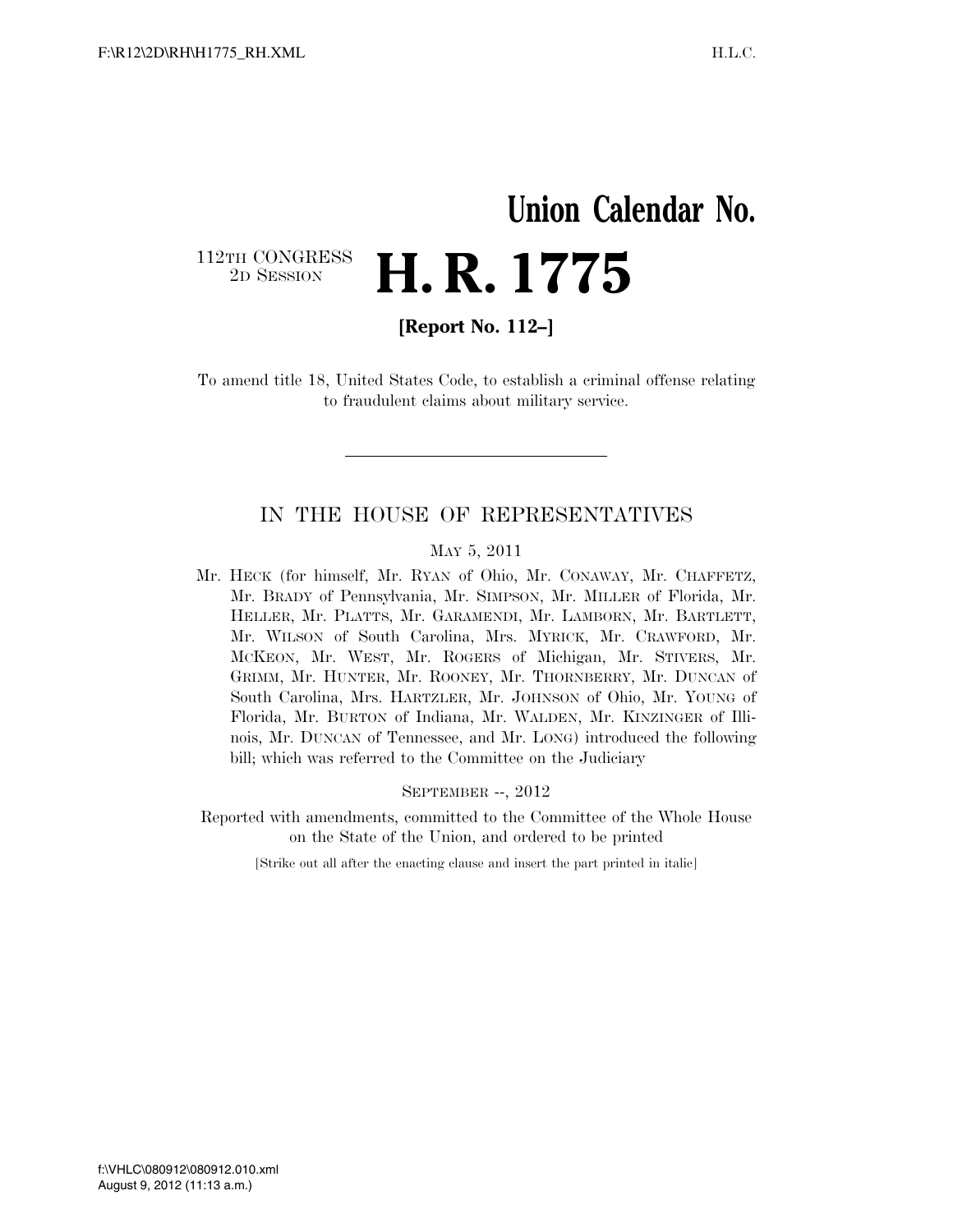## **A BILL**

To amend title 18, United States Code, to establish a criminal offense relating to fraudulent claims about military service.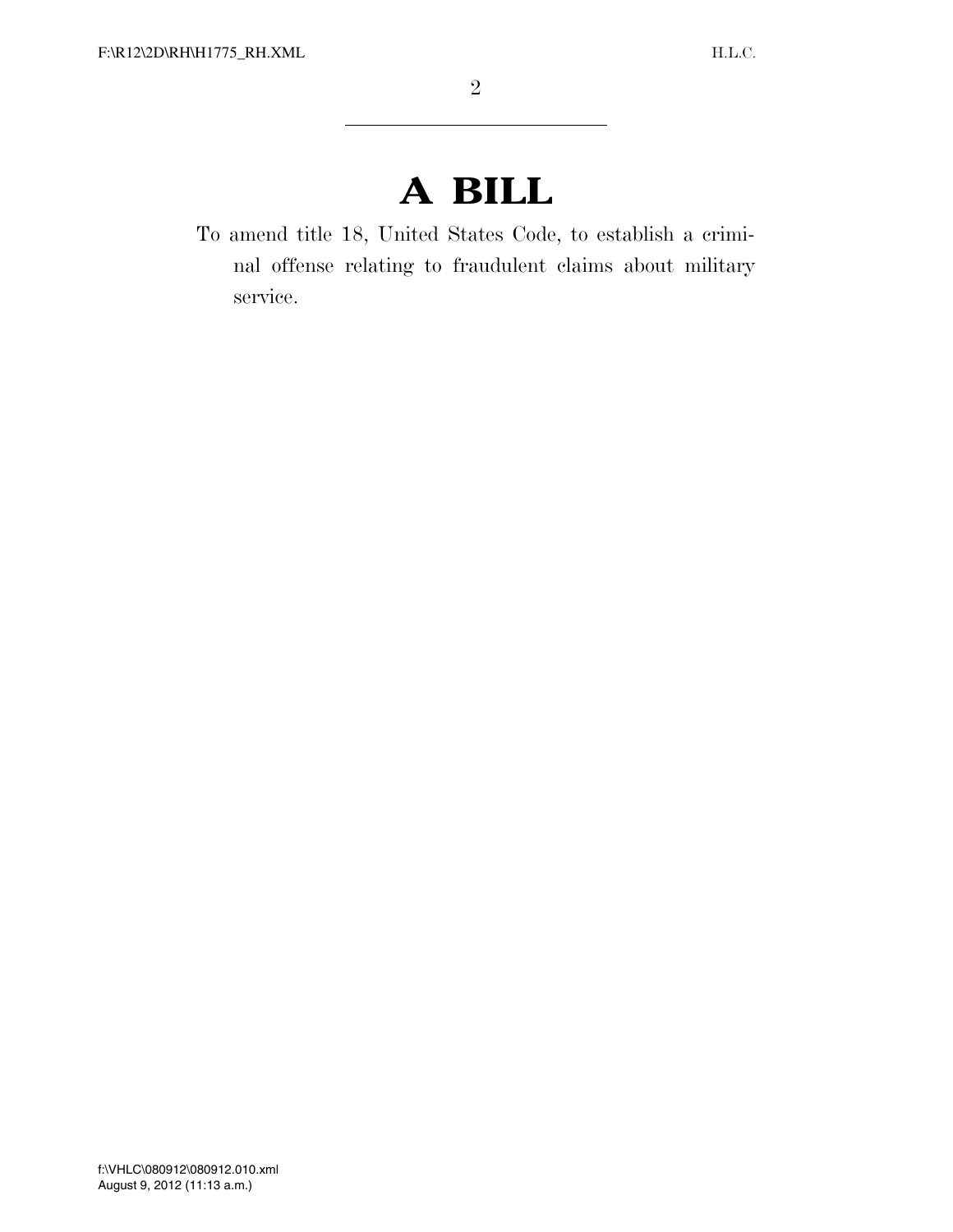*Be it enacted by the Senate and House of Representa- tives of the United States of America in Congress assembled,*  **SECTION 1. SHORT TITLE.**  This Act may be cited as the ''Stolen Valor Act of  $5 \frac{2011''}{.}$  **SEC. 2. ESTABLISHMENT OF CRIMINAL OFFENSE RELATING TO CERTAIN MISREPRESENTATIONS ABOUT MILITARY SERVICE.**  (a) MISREPRESENTATIONS ABOUT MILITARY SERV- ICE.—Chapter 47 of title 18, United States Code, is amended by adding at the end the following new section: **''§ 1041. Certain misrepresentations about military service.**   $\frac{u'(a)}{b^2}$  OFFENSE. Whoever, with intent to obtain any- thing of value, knowingly makes a misrepresentation re- garding his or her military service, shall—  $\frac{((1))}{(1)}$  if the misrepresentation is that such indi- vidual served in a combat zone, served in a special operations force, or was awarded the Congressional Medal of Honor, be fined under this title, impris-21 oned not more than 1 year, or both; and  $\frac{((2) \text{ in any other case, be fixed under this title,}}{}$ 23 imprisoned not more than 6 months, or both. 24 <sup>"</sup>(b) EXCEPTION FOR DENIAL OF SERVICE. Sub-25 section  $(a)$  does not apply to a misrepresentation that an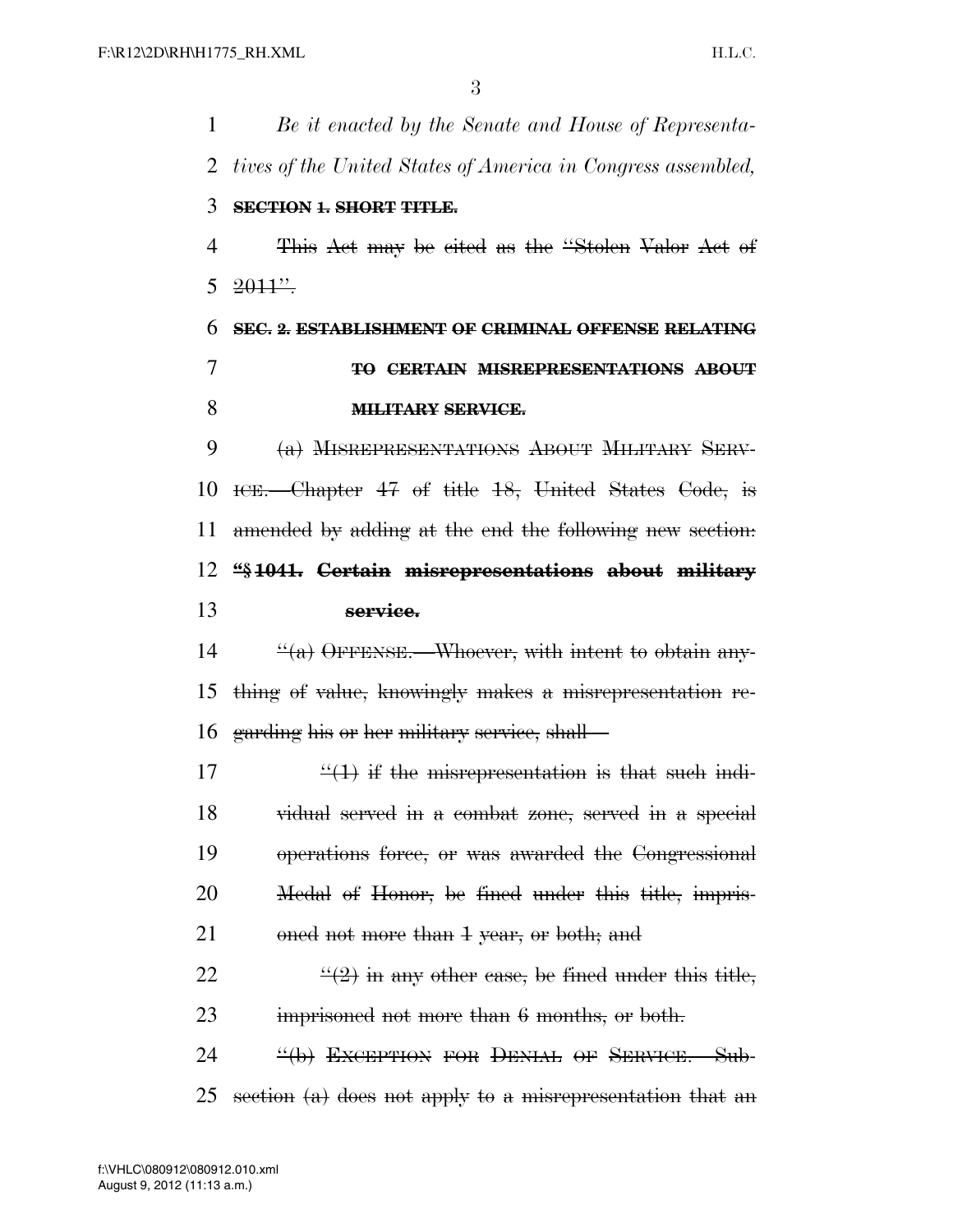1 individual did not serve in the Armed Forces of the United 2 States.

 $\frac{3}{2}$  ''(e) DEFENSE. It is a defense to a prosecution 4 under this section if the thing of value is de minimis.

5 "(d) DEFINITIONS.—In this section:

 ''(1) ARMED FORCES OF THE UNITED STATES.—The term 'Armed Forces of the United 8 States' means the Army, Navy, Air Force, Marine Corps, and Coast Guard, including the reserve com- ponents named in section 10101 of title 10, United States Code.

12  $\frac{((2)}{2}$  COMBAT ZONE. The term 'combat zone' 13 has the meaning given such term in section  $14 \qquad \qquad 112(e)(2)$  of the Internal Revenue Code of 1986.

15 "(3) CONGRESSIONAL MEDAL OF HONOR. The 16 term 'Congressional Medal of Honor' has the mean-17 ing given such term in section 704 of title 18, 18 United States Code.

19 ''(4) MILITARY SERVICE. The term 'military 20 service' means—

21  $\frac{4}{(A)}$  service in the Armed Forces of the 22 United States;

23  $\frac{4}{18}$  service in a combat zone as a member 24 of the Armed Forces of the United States;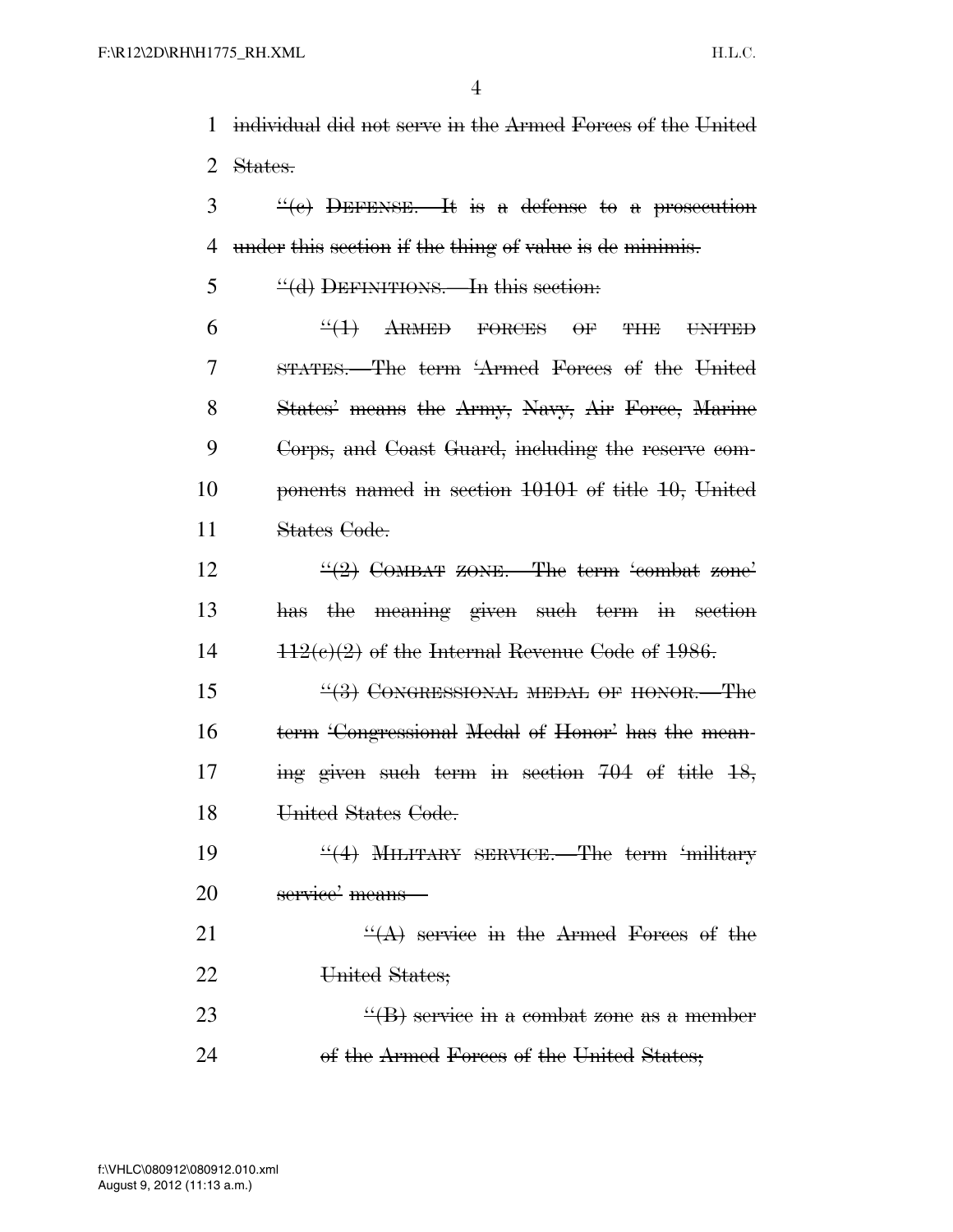| $\mathbf{1}$   | $\mathcal{L}(\mathcal{C})$ attainment of a specific rank in the                          |
|----------------|------------------------------------------------------------------------------------------|
| $\overline{2}$ | Armed Forces of the United States; and                                                   |
| 3              | $\frac{H}{H}$ receipt of                                                                 |
| $\overline{4}$ | $\frac{d}{dx}(i)$ any decoration or medal author-                                        |
| 5              | ized by Congress for the Armed Forces of                                                 |
| 6              | the United States;                                                                       |
| 7              | $\frac{f'(ii)}{i}$ any of the service medals or                                          |
| 8              | badges awarded to members of such forces;                                                |
| 9              | $\theta$ P                                                                               |
| 10             | $\frac{d}{dx}$ (iii) the ribbon, button, or rosette of                                   |
| 11             | any such badge, decoration, or medal.                                                    |
| 12             | $\frac{4}{5}$ SPECIAL OPERATIONS FORCE.—The term                                         |
| 13             | 'special operations force' has the meaning given such                                    |
| 14             | term in section $167(i)$ of title 10, United States                                      |
| 15             | Code.".                                                                                  |
| 16             | (b) CONFORMING AMENDMENTS. Section 704 of                                                |
| 17             | title 18, United States Code, is amended—                                                |
| 18             | $(1)$ by striking subsection $(b)$ ;                                                     |
| 19             | $(2)$ by redesignating subsections (e) and (d) as                                        |
| 20             | subsections $(b)$ and $(e)$ , respectively;                                              |
| 21             | $\left(\frac{3}{2}\right)$ in subsection $\left(\frac{b}{1}\right)$ , as redesignated by |
| 22             | $\frac{1}{2}$ paragraph (2), by striking "or (b)"; and                                   |
| 23             | $(4)$ in subsection (e), as redesignated by para-                                        |
| 24             | graph (2), by striking "or (b)".                                                         |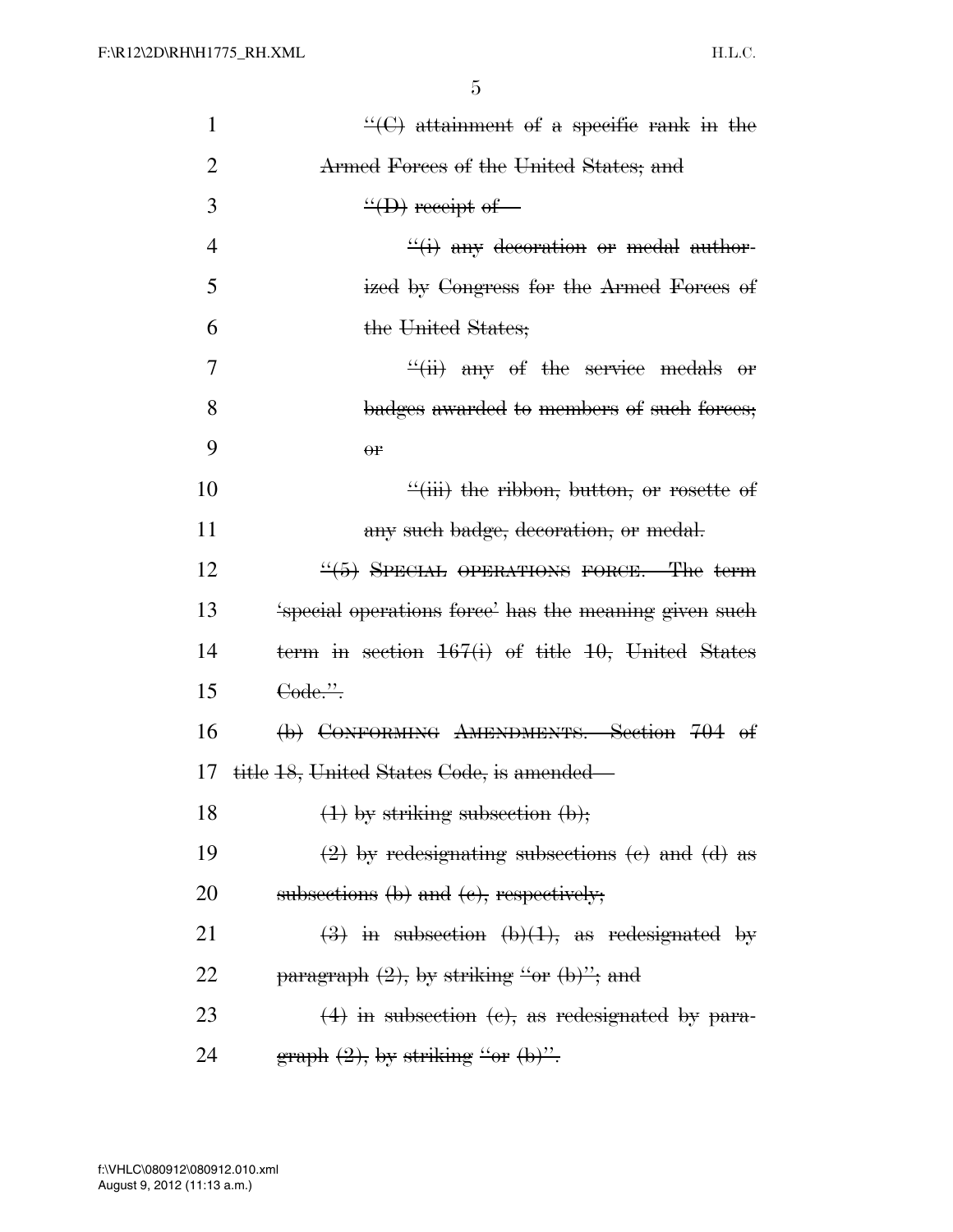| 1  | SEC. 3. CLERICAL AMENDMENT.                                     |
|----|-----------------------------------------------------------------|
| 2  | The table of sections at the beginning of chapter 47            |
| 3  | of title 18, United States Code, is amended by adding at        |
| 4  | the end the following new item:                                 |
|    | "1041. Certain misrepresentations about military service.".     |
| 5  | <b>SECTION 1. SHORT TITLE.</b>                                  |
| 6  | This Act may be cited as the "Stolen Valor Act of               |
|    | $7\;\;2012"$ .                                                  |
| 8  | SEC. 2. FRAUDULENT REPRESENTATIONS ABOUT RECEIPT                |
| 9  | OF MILITARY DECORATIONS OR MEDALS.                              |
| 10 | (a) IN GENERAL.—Section $704$ of title 18, United               |
| 11 | States Code, is amended—                                        |
| 12 | $(1)$ in subsection $(a)$ , by striking "wears,"; and           |
| 13 | $(2)$ so that subsection (b) reads as follows:                  |
| 14 | "(b) FRAUDULENT REPRESENTATIONS ABOUT RE-                       |
| 15 | CEIPT OF MILITARY DECORATIONS OR MEDALS.-Whoever,               |
|    | 16 with intent to obtain money, property, or other tangible     |
|    | 17 benefit, fraudulently holds oneself out to be a recipient of |
| 18 | a decoration or medal described in subsection $(c)(2)$ or $(d)$ |
| 19 | shall be fined under this title, imprisoned not more than       |
| 20 | one year, or both.".                                            |
| 21 | (b) ADDITION OF CERTAIN OTHER MEDALS.-Section                   |
| 22 | $704(d)$ of title 18, United States Code, is amended—           |
| 23 | $(1)$ by striking "If a decoration" and inserting               |
| 24 | the following:                                                  |
| 25 | "(1) IN GENERAL.—If a decoration";                              |